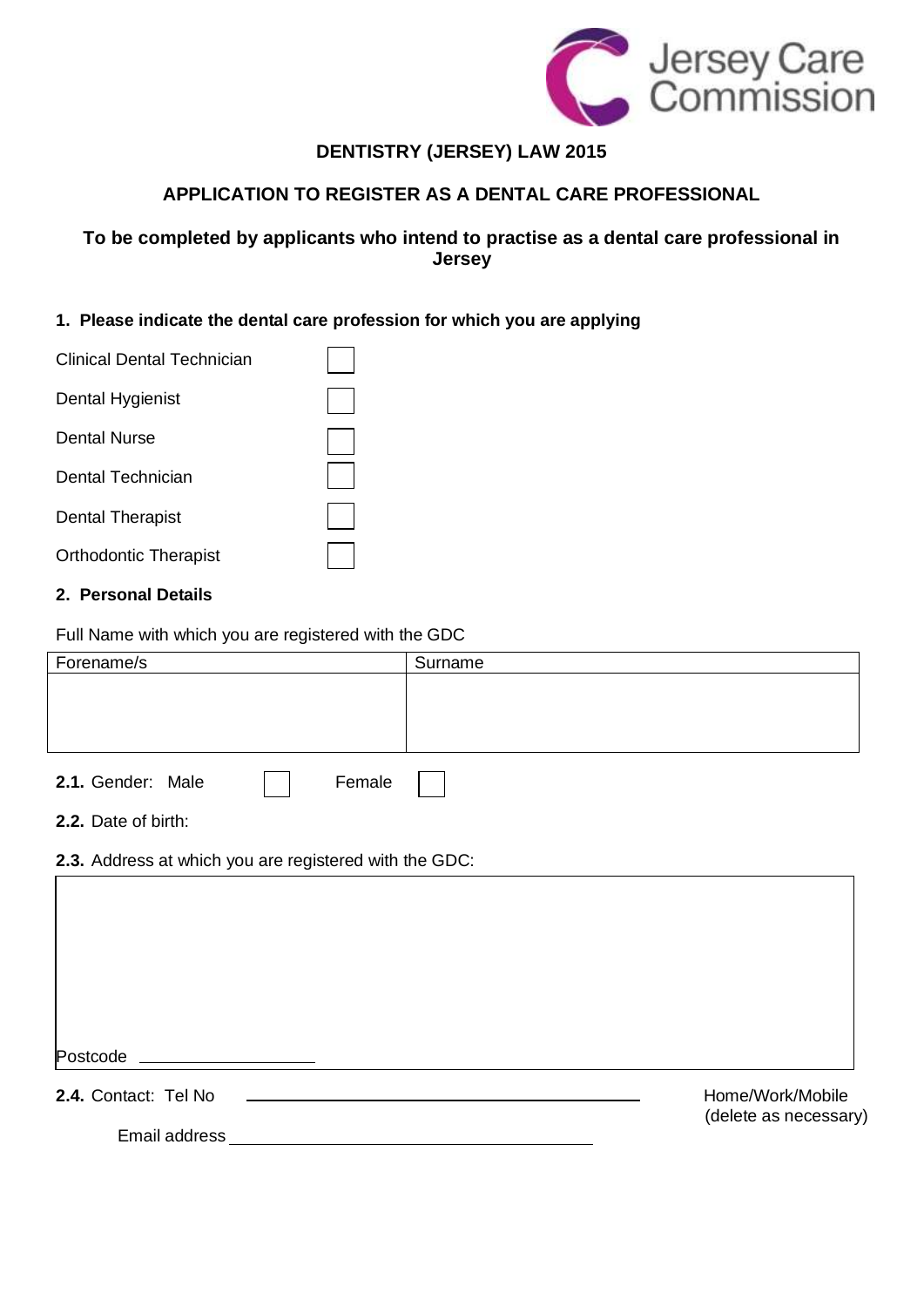### **3. Professional Qualifications**

Please list your professional qualification/s including any post-graduate qualifications (please continue on a separate sheet if required)

| Qualification | Awarding Institution (name and<br>location) | Year of qualification |
|---------------|---------------------------------------------|-----------------------|
|               |                                             |                       |
|               |                                             |                       |

#### **4. Professional Registration**

- **4.1.** Date of first registration with the GDC:
- **4.2.** GDC Registration Number:
- **4.3.** Date GDC registration expires:

## **Your proposed date of commencing employment**

#### **5. Disclosure**

- **5.1** Have you at any time, in Jersey, the UK or elsewhere been subject to any investigation which has had an adverse outcome as follows:
	- 1. an investigation into any matter relating to fraud. The Most Connection of the No
	- 2. an investigation by any licensing, regulatory or other body into  $Y$ es  $\parallel$  No your professional conduct.
	- 3. an investigation by any current or former employer into your  $Yes$  | No professional conduct or performance.

Have you ever been convicted of an offence in Jersey, or elsewhere  $Yes$   $\parallel$  No

If you have answered **Yes** to any of the aforementioned questions, please provide details, including approximate dates, of where any investigation or proceedings were brought, the nature of the investigation or proceedings, and the outcome, or details of the conviction below:

(please use additional paper if required, ensuring all pages are numbered and signed)

**5.2** To the best of your knowledge, are you currently, in Jersey, the UK or elsewhere:

| 1. subject to an investigation into, or proceedings regarding your professional conduct<br>by any licensing, regulatory or other body, including any investigation |     |  |    |
|--------------------------------------------------------------------------------------------------------------------------------------------------------------------|-----|--|----|
| into, or proceedings regarding any matter relating to fraud?                                                                                                       | Yes |  | Nο |
| 2. subject to an investigation into, or disciplinary proceedings regarding<br>your professional conduct by an employer?                                            | Yes |  | N0 |
| 3. subject to an investigation or proceedings which might lead to you<br>being convicted of an offence in Jersey, or elsewhere                                     | Yes |  | Nο |